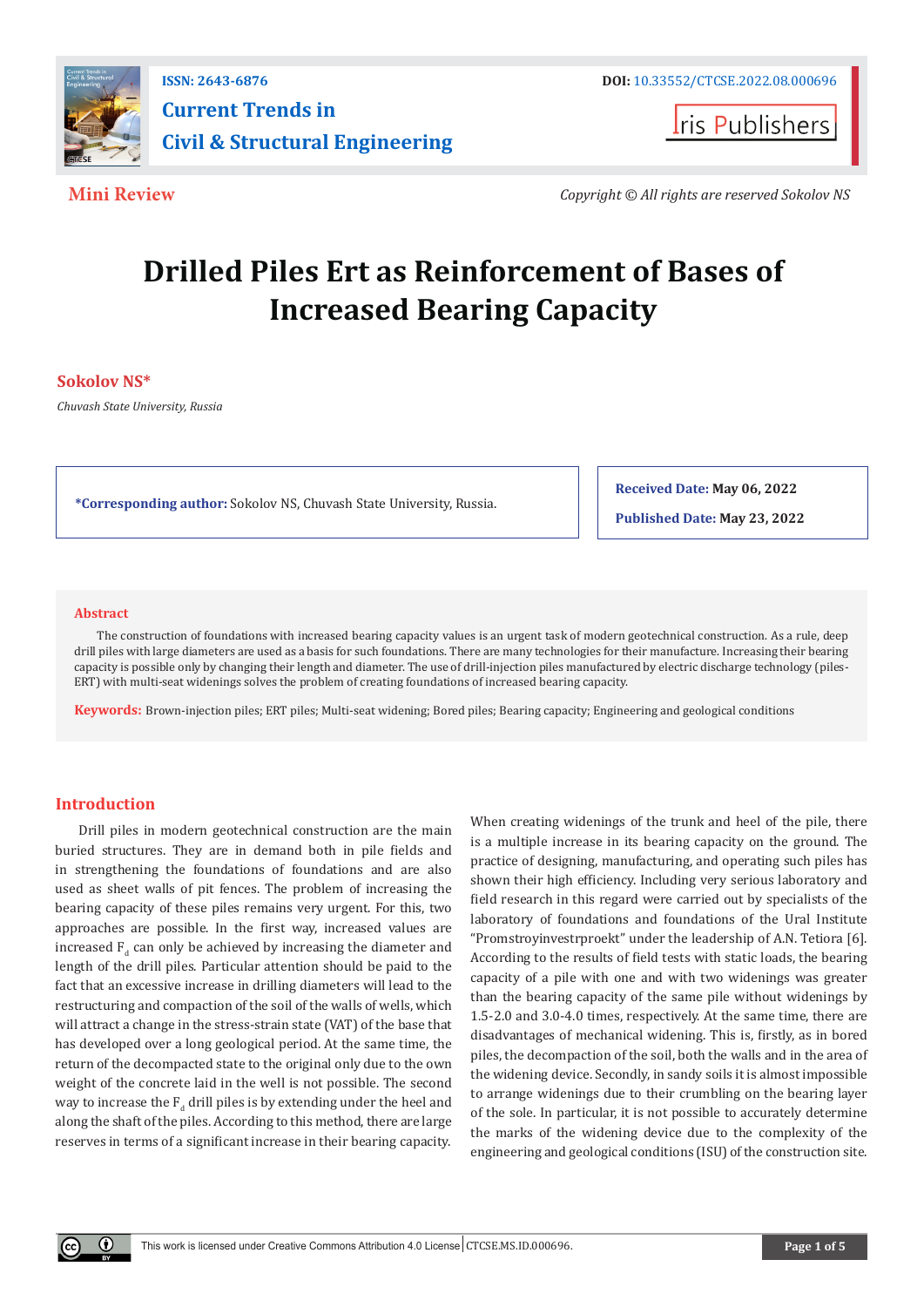The most acceptable geotechnical technology for increasing  $F_d$  by the second method is the device of widening by electric discharge technology.

The author of this article (LLC NPF "FORST")) for a long time is engaged in the design and installation of ERT piles. They showed that ERT piles with multi-seat widenings (SMEs) have an increased bearing capacity compared to piles without widenings. Pressure testing of the walls of the well using ERT technology is carried out using camouflage extensions [5-10, 13]. These are drill injection piles arranged using discharge-pulse technology (piles-ERT). These piles have increased values  $Y_{CR}$   $Y_{CF}$ , namely  $Y_{CR}$  = 1.3, and  $Y_{CF}$  =

1.1÷1.3 due to the restoration of the soil structure of the walls of the wells, and in most cases - its compaction beyond natural values. Thus, the increase in bearing capacity under the lower end of the pile-ERT is 1.3 times, and on the lateral surface – B  $1.1/0.5 \div$  $1.3/0.5 = 2.2 \div 2.6$  times. When determining the bearing capacity of  $F_d$  according to the formula (7.11) [11], the values of the calculated resistances R and f are determined from Tables 7.3 and 7.8. [11]. In Table. 7.3 [11] shows the values f for different values of  $I<sub>L</sub>$  and f, and in Table 7.8 [11] - the same for R. For clarity of the value R/  $f =$ f (h) for different values of  $I_{L}$  is listed below in Table 1 and figure 1 (Table 1, Figure 1).



**Table 1:** Resource requirements by component Dependencies R/f =f(h) for different values of **I L**.

|              | $I_{1} = 0.2$  |        |      | $I_{1} = 0.3$ |        |      | $I_1 = 0.4$ |        |      | $I_{1} = 0.5$            |                          |                          | $I_{1} = 0.6$            |                          |                          |
|--------------|----------------|--------|------|---------------|--------|------|-------------|--------|------|--------------------------|--------------------------|--------------------------|--------------------------|--------------------------|--------------------------|
| $\mathbf{1}$ | $\overline{2}$ | 3      | 4    | 5             | 6      | 7    | 8           | 9      | 10   | 11                       | 12                       | 13                       | 14                       | 15                       | 16                       |
| $h_{,M}$     | R. КПа         | f, КПа | R/f  | R, КПа        | f, КПа | R/f  | R, КПа      | f, КПа | R/f  | R. КПа                   | f, КПа                   | R/f                      | R, КПа                   | f, КПа                   | R/f                      |
| 3            | 650            | 48     | 13,5 | 500           | 35     | 14,2 | 400         | 25     | 16,0 | 300                      | 20                       | 15,0                     | 250                      | 14                       | 17,9                     |
| 5            | 750            | 56     | 13,7 | 650           | 40     | 16,3 | 500         | 29     | 17,2 | 400                      | 24                       | 16,7                     | 350                      | 17                       | 20,6                     |
| 7            | 850            | 60     | 14,2 | 750           | 43     | 17,4 | 600         | 32     | 18,8 | 500                      | 25                       | 20,0                     | 450                      | 19                       | 23,7                     |
| 10           | 1050           | 65     | 16,2 | 950           | 46     | 20,7 | 800         | 34     | 23,5 | 700                      | 27                       | 25,9                     | 600                      | 19                       | 31,6                     |
| 12           | 1250           | 68     | 18,4 | 1100          | 48     | 22,9 | 950         | 36     | 26,4 | 800                      | 28                       | 28,6                     | 700                      | 19                       | 36,5                     |
| 15           | 1500           | 72     | 20,8 | 1300          | 51     | 25,5 | 1100        | 38     | 28,9 | 1000                     | 28                       | 35,7                     | 800                      | 20                       | 40                       |
| 18           | 1700           | 76     | 22,4 | 1500          | 53     | 28,3 | 1300        | 40     | 32,5 | 1150                     | 29                       | 39,7                     | 950                      | 20                       | 47,5                     |
| 20           | 1900           | 79     | 24,1 | 1650          | 56     | 29,5 | 1450        | 41     | 25,4 | 1250                     | 30                       | 41,7                     | 1050                     | 20                       | 52,5                     |
| 30           | 2600           | 81     | 32,0 | 2300          | 61     | 37,7 | 2000        | 44     | 44,0 | $\overline{\phantom{a}}$ | $\overline{\phantom{a}}$ | $\overline{\phantom{a}}$ | $\overline{\phantom{a}}$ | $\overline{\phantom{a}}$ | $\overline{\phantom{a}}$ |
| $\geq 40$    | 3500           | 93     | 37,6 | 3000          | 66     | 45,4 | 2500        | 47     | 53,2 | $\overline{\phantom{0}}$ | $\overline{\phantom{a}}$ | $\overline{\phantom{a}}$ |                          |                          |                          |

Unlike bored piles, unlike bored piles, have the main advantage. This is the ability to seal the compacted walls of boreholes by means

of electrohydraulic treatment in an environment of fine-grained concrete in excess of natural. As a result of this process, in the cross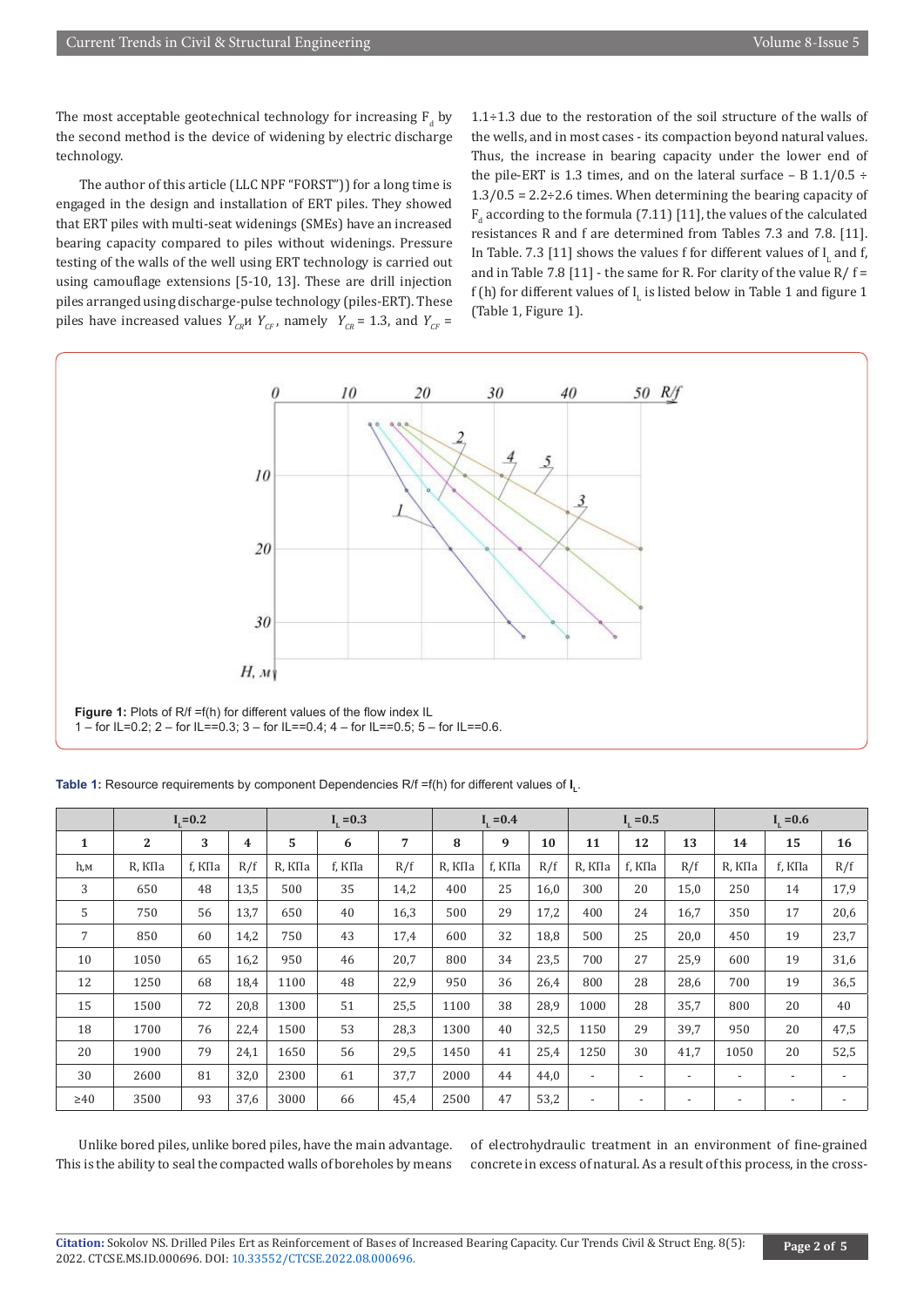section of piles-ERT, in addition to the reinforced concrete section of piles (Figure 1), the following are created: 1) cementation zone; 2) sealing zone (see Figure 2). In this case, the cementation zone tends to increase over time (Figure 2).



**Figure 2:** Cross-section of the drill injection pile-ERT. 1 – reinforced concrete section of pile-ERT; 2 - cementation zone; 3 – sealing zone.

Determination of bearing capacity  $F_d$  is made according to the formula (7.11) [11]

$$
F_d = \gamma_c (\gamma_R \cdot R \cdot A + u \sum (\gamma_f f_i h_i)), \tag{1}
$$

where  $\gamma_c$  is the coefficient of the working conditions of the pile in the ground, taken to be equal to 1; R is the calculated resistance of the soil under the lower end of the pile, kPa  $(Tc/m^2)$ , taken according to Table. 7.2 [11]; A - area of support of the pile on the ground, m; u - the outer perimeter of the cross-section of the pile, m; fi is the calculated resistance of the i-th layer of the base soil on the side surface of the pile, k $\text{Pa (tf/m²)}$ , taken according to Table. 7.3 [11]; hi is the thickness of the i-th layer of soil in contact with the side surface of the pile, m;  $\gamma_{cf}$  is the coefficient of working conditions of the soil, respectively, by the lower end and on the side

surface of the pile, taking into account the influence of the method of immersion of the pile on the values of the calculated resistance of the soil and taken according to Table. 7.6 [11];  $\gamma_{CR}$  is the coefficient of working conditions under the lower end of the pile according to clause 7.26 [11].

According to the formula (1), calculations of the bearing capacity of  $F_d$  on the soil of various types of drill piles cutting through tightplastic loam with  $I_L = 0$  are made. 4, plastic loam with  $I_L = 0.6$ , tight loam with  $I_L = 0.5$ , and semi-solid clay with  $I_L = 0.1$ . The heel of the piles is sealed in semi-hard clay. As types of drill piles, the following are used: 1) brown injection piles-ERT without widenings and with widenings under the heel and along the shaft; 2) bored piles  $\emptyset$  600, 800, 1000 mm, recyclable in casing pipes, under the protection of thixotron clay, as well as laid by deep vibration. Schemes for the calculation of  $F_d$  are given in Figure 3, and the results of calculations are summarized in Table 2 (Table 2, Figure 3).



Notes by column: 5÷9 brown-injection piles-ERT respectively without widenings and widenings along the heel and along the trunk; 10 – bored pile.

**Figure 3:** Schemes for determining the bearing capacity of Fd drilling piles.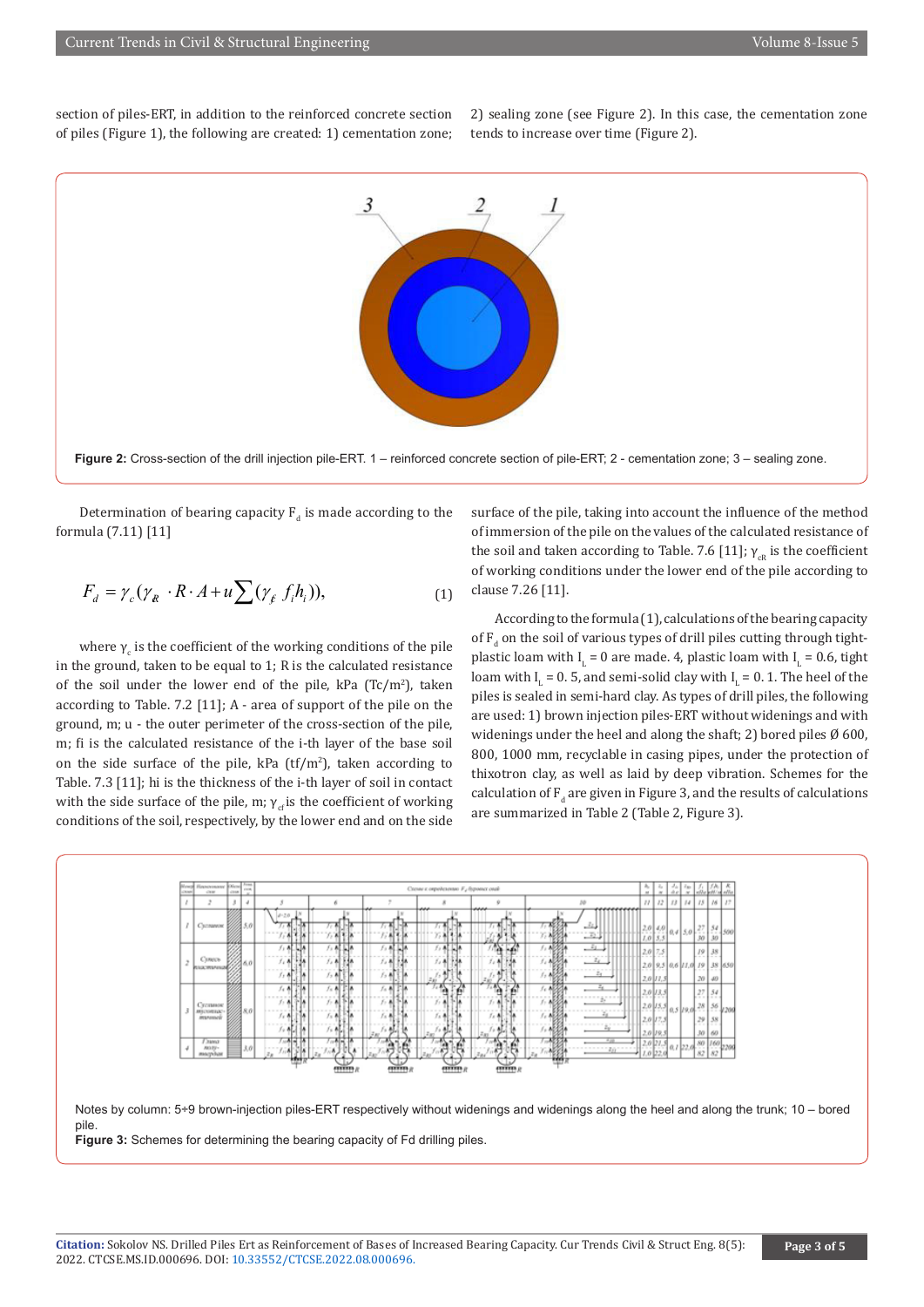# **Table 2:**

| No.<br>p.p.    | <b>Pile Type</b>                                                     | <b>Bearing Ca-</b><br><b>Design</b><br><b>Position</b><br><b>Notes</b><br>pacity, kN<br>Load |         | Pile Vol-<br>ume, $m3$ | Specific Load Ca-<br>pacity, kN/m <sup>3</sup>                                                               | Specific Design Load,<br>$kN/m^3$ |       |       |
|----------------|----------------------------------------------------------------------|----------------------------------------------------------------------------------------------|---------|------------------------|--------------------------------------------------------------------------------------------------------------|-----------------------------------|-------|-------|
| $\mathbf{1}$   | $\mathbf{2}$                                                         | 3                                                                                            | 4       | 5                      | $\bf 6$                                                                                                      | $\overline{7}$                    | 8     | 9     |
| $\mathbf{1}$   | Bored<br>pile Ø600<br>A=0,2826 $m2$                                  | $\mathbf{1}$                                                                                 | 1500,0  | 1070,0                 |                                                                                                              | 5,4                               | 277,0 | 198,0 |
|                |                                                                      | $\overline{2}$                                                                               | 1380,0  | 985,0                  |                                                                                                              | 5,4                               | 256,0 | 182,0 |
|                |                                                                      | 3                                                                                            | 1630,0  | 1165,0                 |                                                                                                              | 5,4                               | 302,0 | 216,0 |
| $\overline{2}$ | Bored pile<br>Ø800 A=0,50<br>m <sup>2</sup>                          | $\mathbf{1}$                                                                                 | 2280,0  | 1630,0                 |                                                                                                              | 9,5                               | 220,0 | 160,0 |
|                |                                                                      | $\overline{2}$                                                                               | 2110,0  | 1510,0                 |                                                                                                              | 9,5                               | 210,0 | 150,0 |
|                |                                                                      | 3                                                                                            | 2450,0  | 1750,0                 | Bored pile in                                                                                                | 9,5                               | 240,0 | 171,0 |
|                | Bored pile<br>Ø1000<br>$A=0,785$ m <sup>2</sup>                      | $\mathbf{1}$                                                                                 | 3200,0  | 2290,0                 | casing pipes                                                                                                 | 15,0                              | 215,0 | 153,0 |
| 3              |                                                                      | 2                                                                                            | 2990,0  | 2140,0                 |                                                                                                              | 15,0                              | 200,0 | 143,0 |
|                |                                                                      | 3                                                                                            | 3150,0  | 2510,0                 |                                                                                                              | 15,0                              | 210,0 | 167,0 |
|                | Bored pile<br>Ø2000<br>$A=6,28 \text{ m}^2$                          | $\mathbf{1}$                                                                                 | 9860,0  | 7040,0                 |                                                                                                              | 119                               | 83,0  | 59,1  |
| $\overline{4}$ |                                                                      | 2                                                                                            | 9430,0  | 6740,0                 |                                                                                                              | 119                               | 79,2  | 56,6  |
|                |                                                                      | 3                                                                                            | 10280,0 | 7340,0                 |                                                                                                              | 119                               | 86,3  | 61,7  |
| 5              | <b>Brown</b><br>injection piles-<br>ERT Ø350<br>$A=0,10 \text{ m}^2$ | $\overline{4}$                                                                               | 830,0   | 593,0                  | brown injection<br>pile-ERT without<br>extensions                                                            | 1,9                               | 437,0 | 312,0 |
|                |                                                                      | 5                                                                                            | 890,0   | 635,7                  | brown injection<br>pile-ERT with<br>extensions under<br>the heel                                             | 1,9                               | 468,4 | 334,6 |
|                |                                                                      | 6                                                                                            | 940,0   | 671,4                  | brown injection<br>pile-ERT with<br>widenings under<br>the heel and along<br>the trunk                       | 1,9                               | 494,7 | 353,4 |
|                |                                                                      | $\overline{7}$                                                                               | 980,0   | 700,0                  | brown injection<br>pile-ERT with<br>widenings under<br>the heel and two<br>widenings along<br>the pile shaft | 1,9                               | 515,8 | 368,4 |

For a comparative assessment of the values of the bearing capacity of piles and the design loads on them in Table 1 there are values of their specific values, this is the specific bearing capacity

of the corresponding and specific design load corresponding to, where is the volume of the pile under consideration.